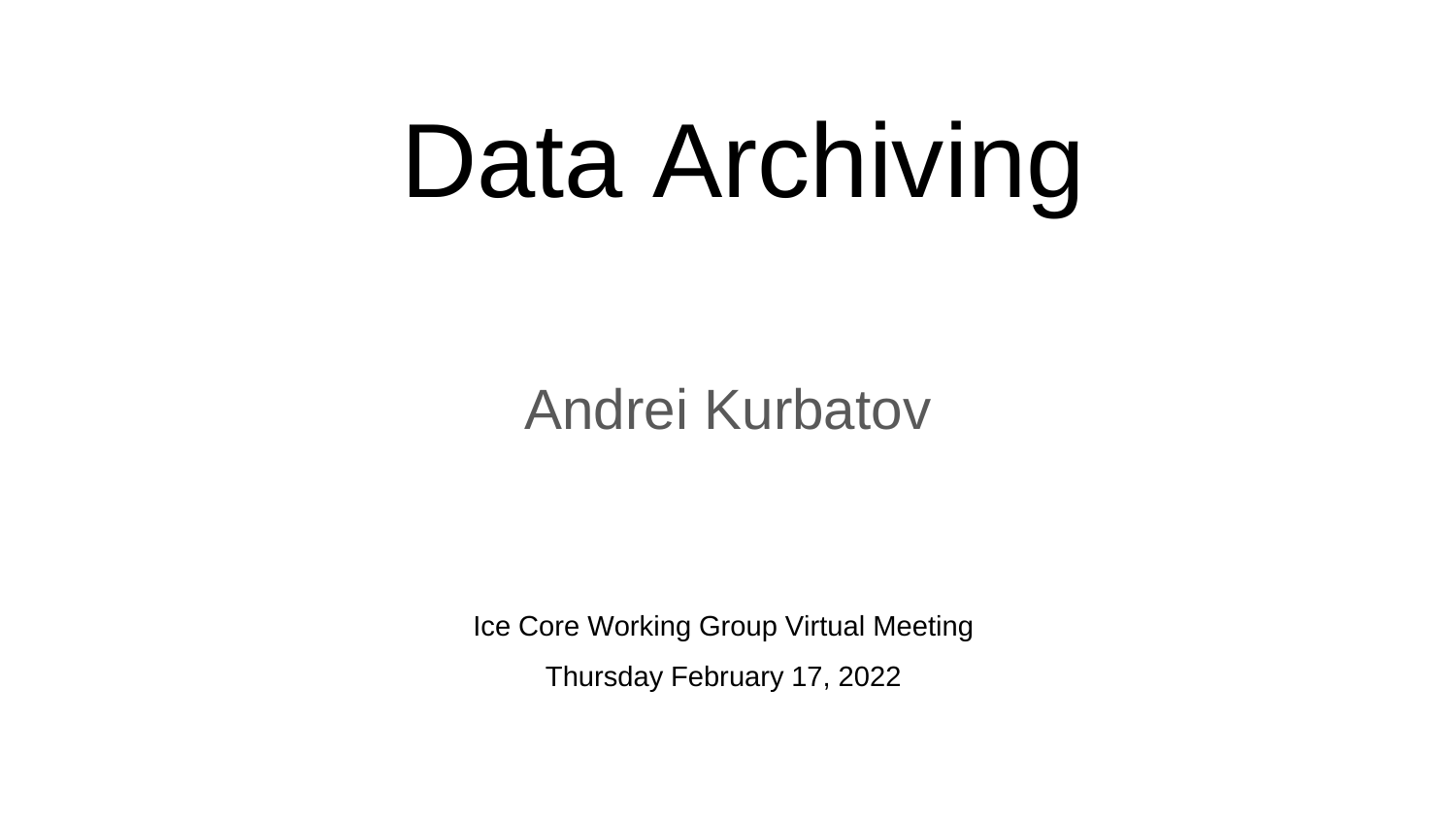#### Request to IDP-ICWG to endorse a plan to update ice core data collection standards and best practices

See [Presentation](https://icedrill.org/sites/default/files/10.Kurbatov.pdf): 2021 Ice Core Working Group Meeting Background [PDF](https://drive.google.com/file/d/1OBLkUodkeu_Ay7F8DMhbgNcMe-kmTsz5/view?usp=sharing)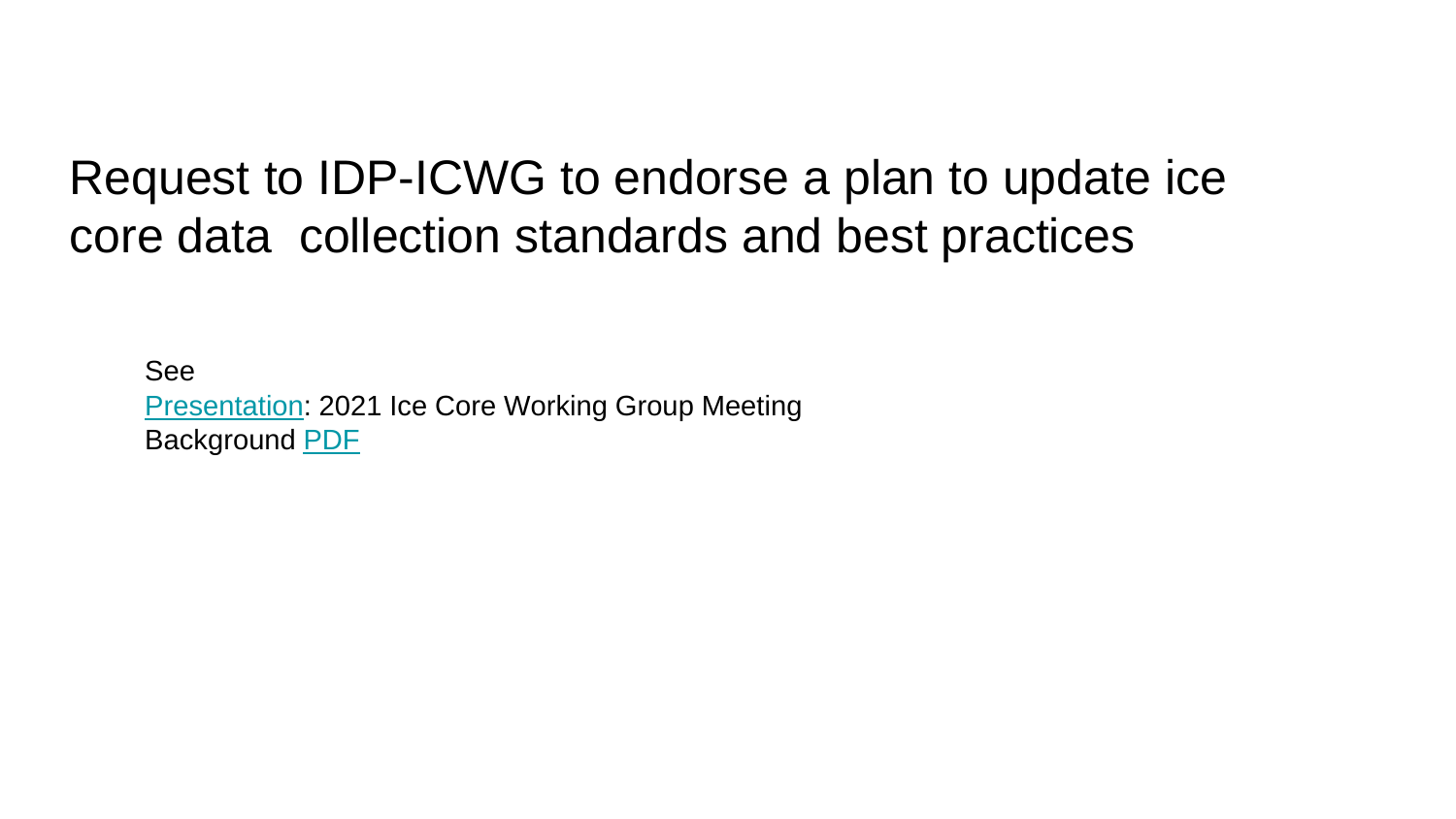## Legacy data: By May of 2022

KML file (downloadable)

CSV file (downloadable)

<https://about.gitlab.com/>

Hosted on gitlab

### Establish US community approved ice core information list

Drill Sites in Active Proposals

Dynamic Map with ice core sites As of February 15, 2022

<http://www.iodp.org/resources/maps-and-kml-tools>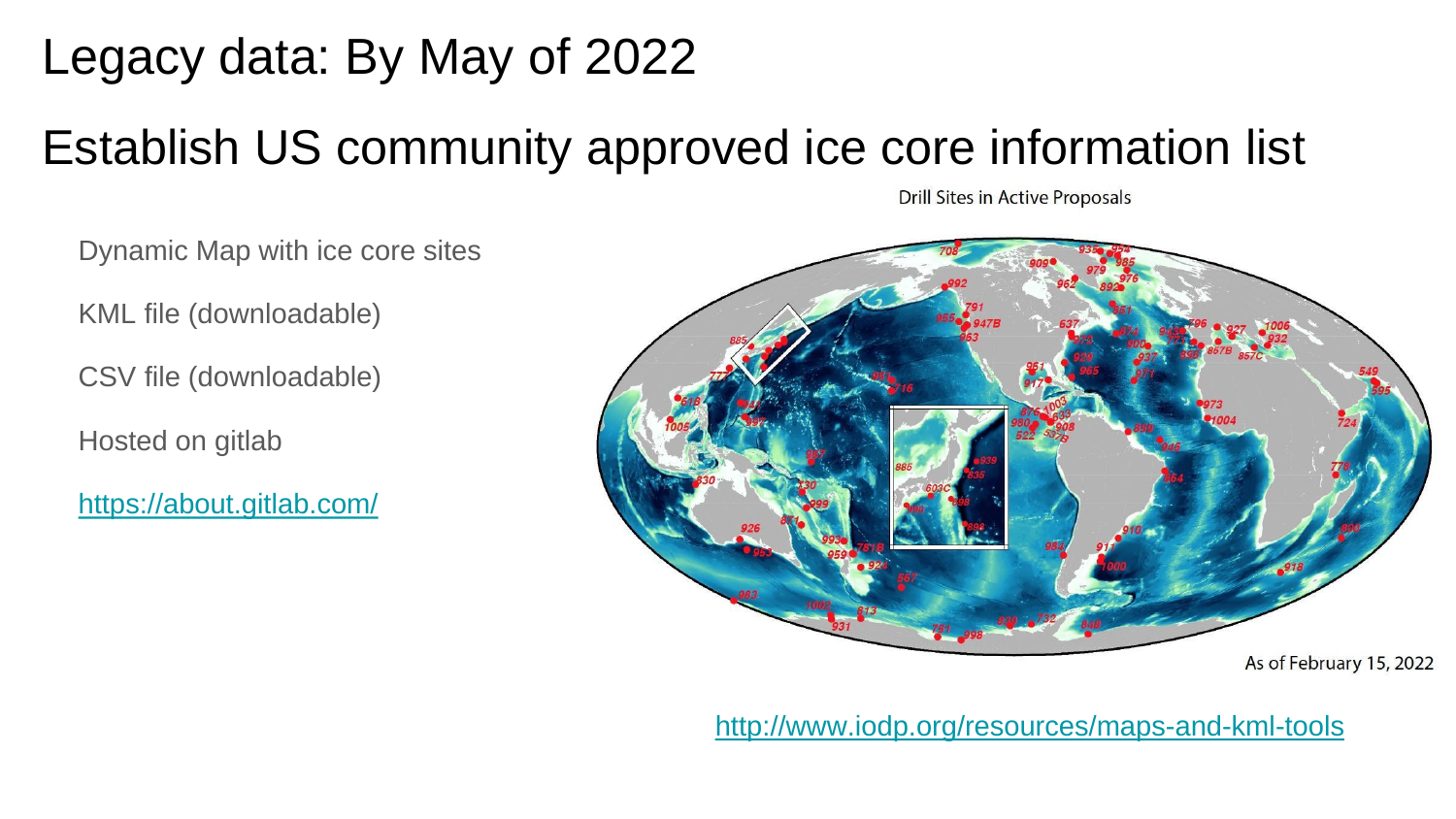#### Implementation ideas

- Ask US (global?) ice core community members by email to help update an ice core [list](https://docs.google.com/spreadsheets/u/0/d/15tVy1K3zLgPIkgCntAogclai_nsvv6XnpmpW7ZnxA5Y/edit) extracted from [wikipedia](https://en.wikipedia.org/wiki/List_of_ice_cores)
- Organize user contributions using google [form](https://forms.gle/PrXirHN9h6rVvUCw6)
- Create an updated list and keep list of all changes available
- Post list on git ab and create a dynamic map
- Add ICWG members + community volunteers to the gitlab group to help manage the list (add new data, update legacy records)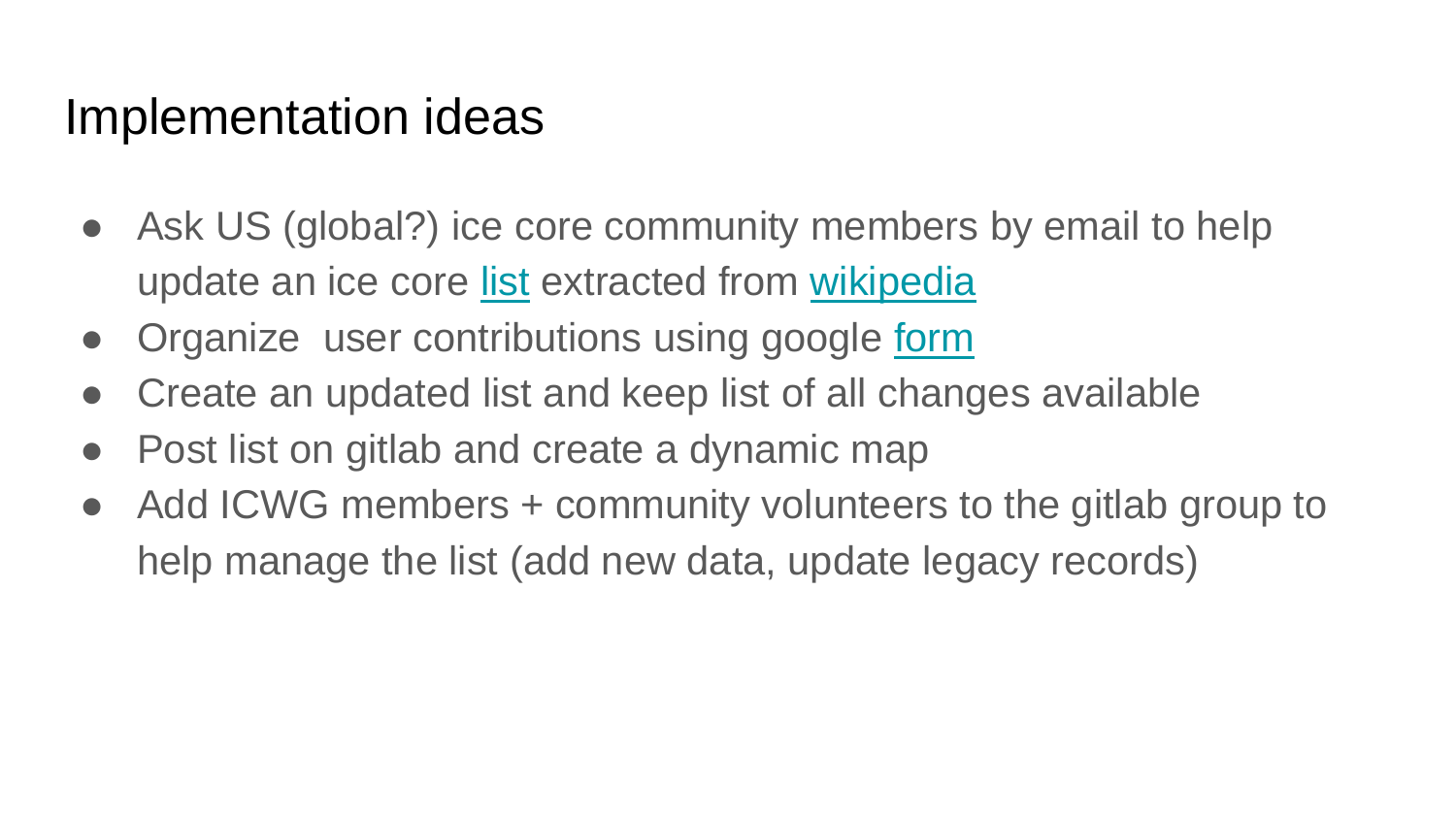#### Future ice core description By Summer of 2022

### Standardize parameters for ice core borehole descriptions

- Evaluate International Ocean Discovery Program (IODP), Continental Scientific Drilling ([CSD](https://cse.umn.edu/csd)) and other similar programs best practices
- Develop a list of required parameters for the ice core [site](https://wiki.icecoredata.org/mediawiki/index.php/Ice_core_point_or_location) (hole) and cores
- Develop a list of required parameters for sample registration using NSF ICF issued IGSN numbers See proposed drafts [here](https://wiki.icecoredata.org/mediawiki/index.php/Ice_core_samples)
- Include IDP-ICWG comments
- Get community feedback during the 1st Annual Ice Core Open Science [Meeting](https://herculesdome.org/us-ice-core-open-science-meeting), May 24 26, 2022
- Recommend new descriptions to be adapted by future ice core programs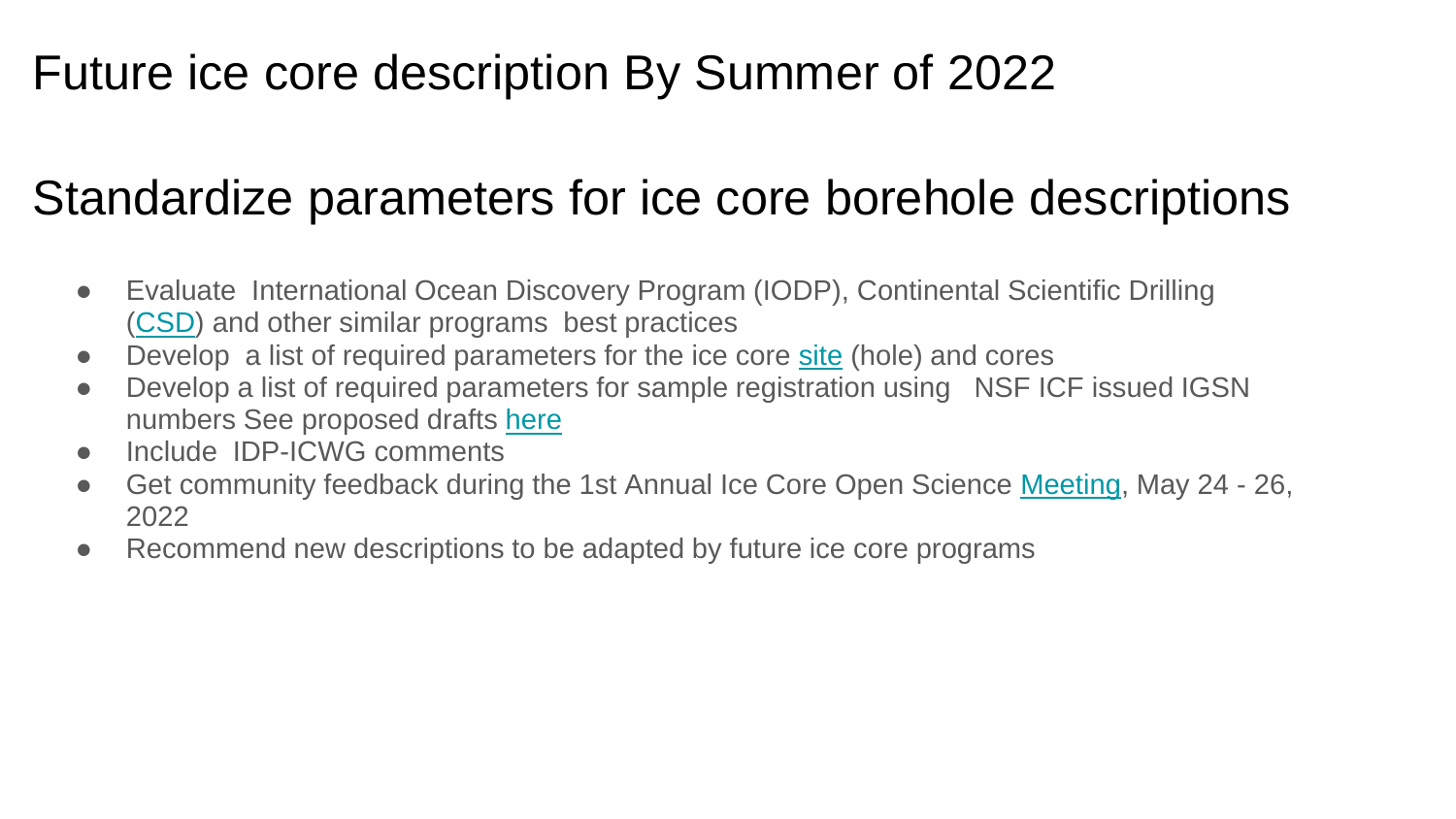#### Implementation Plan for the future ice core descriptions

- Ask IDP-ICWG to comment and develop first draft
- Share proposal with US ice core community
- Modify/Update/Approve by IDP-ICWG
- Recommend as a best practice during May US Open science meeting
- Coordinate with NSF-ICF [IGSN](https://www.igsn.org) and [IGSN 2040](https://zenodo.org/communities/igsn2040/?page=1&size=20) sample registration process
- Share new data submission format with US data [centers](https://wiki.icecoredata.org/mediawiki/index.php/Ice_Core_Wiki#Data_submission_formats_and_other_resources)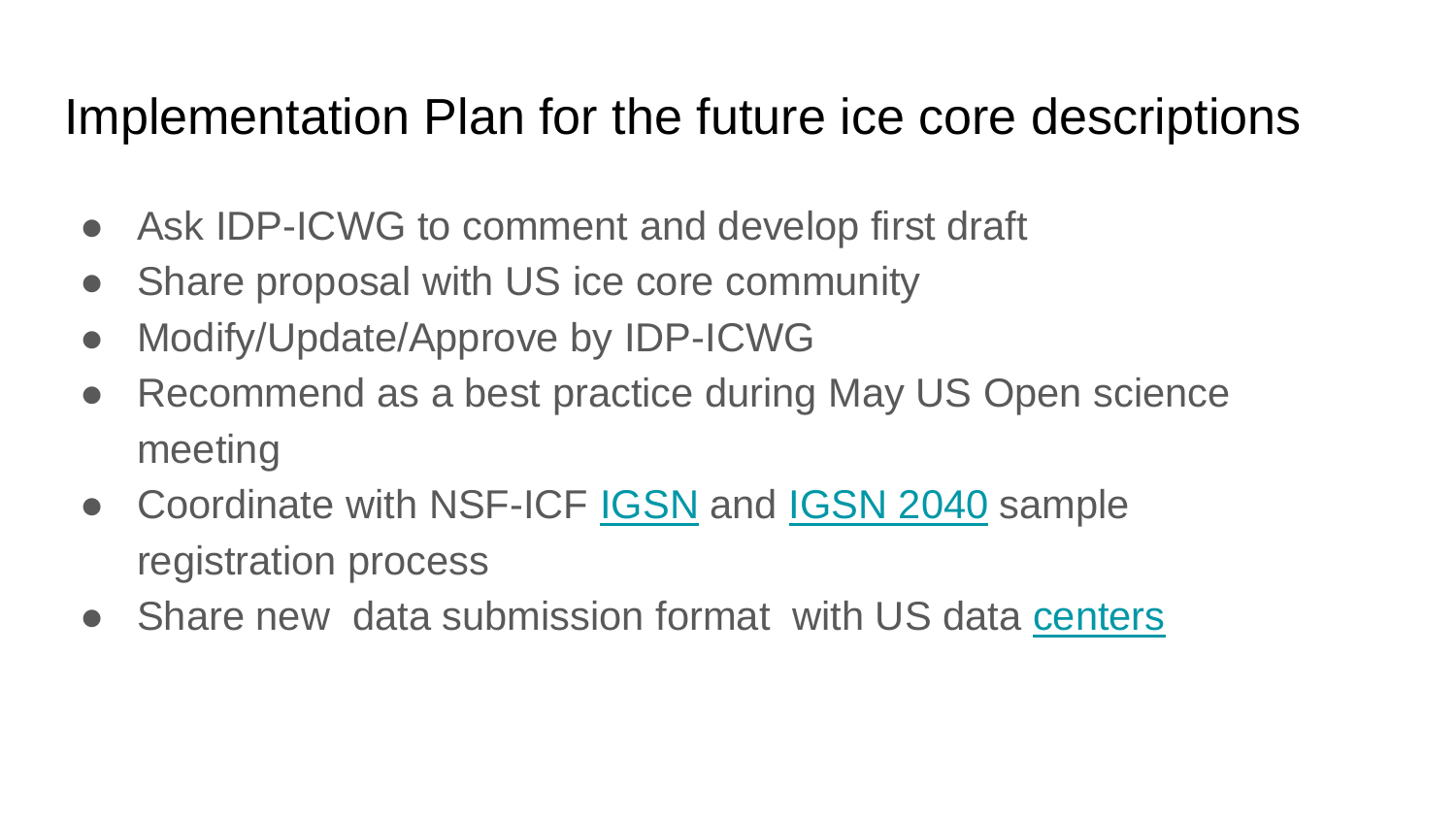#### By the end of 2022

- Develop a list of required parameters for ice core measurements
- Coordinate with NSF-ICF IGSN registration and metadata sharing process

See some ideas here

[https://wiki.icecoredata.org/mediawiki/index.php/Ice\\_core\\_point\\_or\\_location](https://wiki.icecoredata.org/mediawiki/index.php/Ice_core_point_or_location)

- Publish a IDP-ICWG white paper
- Short EOS article about community standards?